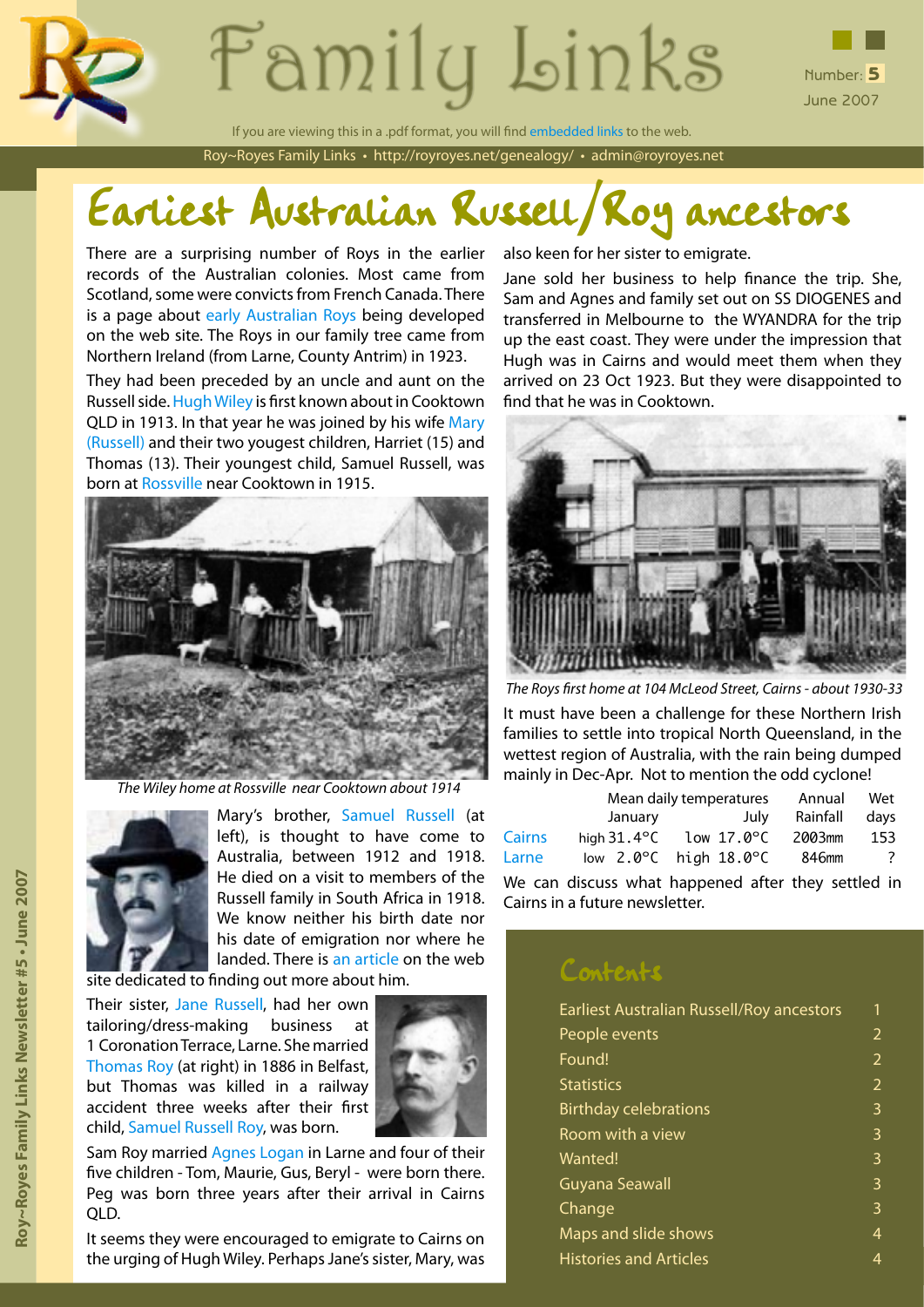#### <span id="page-1-0"></span>**图 Family news and stories**

### People events

#### **\* Life Begun**

12 Feb: **<Logan Jade Cumming>** to Kristy (Roy) and Damian in Cairns QLD at 12.25am – first grandchild for Peter and Irene Roy. *[Roy] [I think we broke some kind of record with Logan Jade - her photo and details were on the web site 15 hours after she was* 

*born!]*

#### **8 Lives United**

21 Apr: **[Matthew Fitzsimons](http://royroyes.net/genealogy/familygroup.php?familyID=F508&tree=rr_tree&tngprint=1)  [and Nikki Blight](http://royroyes.net/genealogy/familygroup.php?familyID=F508&tree=rr_tree&tngprint=1)** were married in Durban, South Africa *[Russell]*

#### **T** Life Complete

Nobody appears to have died!

*"People events" appear on the R~RFL Home page (news column on the right) as they are notified and remain there for approximately 6 months (depending on the number of entries)*

*\_\_\_\_\_\_\_\_\_\_*

## Statistics

Did you know that the average life span of people in the family tree data is 57 years 83 days?

are not sure how old the child was at a full kit of tools for This assertion needs to be qualified by the fact that it depends on what is in the data. Sometimes a birth is reported as "before 1752" since we know, say, the date of baptism but the time. Similarly, a death may be reported as "after 1795". The web site program reads those dates as 1752 and 1795.

Also, the year is often uncertain because of the old calendar - read [the article](http://royroyes.net/genealogy/spt/spt_dates.php) in the Support section.

There are other [statistics](http://royroyes.net/genealogy/browsetrees.php) in the data base. If you are into zodiac signs there are also two **[Reports](http://royroyes.net/genealogy/reports.php)** giving zodiac information.

### Found!

*A poignant story of lost and found relationships* Until 12 March this year we knew nothing of **[Patrick Hogan](http://royroyes.net/genealogy/getperson.php?personID=I7560&tree=rr_tree)** other than what his first born, Jimmy, had been led to believe: that Patrick had been born in New Ross about 1894 but did most of his growing up

in Dublin; Patrick was a shoe cutter and had moved to Ballymena, County Antrim, to find work; he married Sarah Hamill who died in child birth; Jimmy was raised by his grandparents; Patrick married a Dublin woman and left her; he announced that he was going to Canada; his parents told him not to darken the door again!

That was the end of the story - it was assumed that Patrick had migrated to Canada or the USA and that we had lost all contact with him.

But on 12 March Bruce Roy

received an email from someone who thought Patrick may have been his father - **John Hogan** of Bendigo, Victoria, Australia. He based his case on the fact that [1] his father was born in New Ross, [2] he maintained their footwear and had such, [3] his father maintained that they had relatives in the USA, and [4] a brother of his father had died

young - and in our data Patrick's brother John died young. So did Thomas (apparently after eating wild berries).

After a flurry of emails between Bruce, John, Jack Hogan and Eamon Brennan, we have confirmed that Patrick is indeed John's father. Sadly, his step-brother James died



in January 2005 never knowing his father nor that he had stepbrothers and a stepsister. And they were just across the water in England!

It is possible that the story about his marrying a Dublin woman may refer to an event in which he turned up at Cabra Lodge (his parents' house near

Dublin) with a woman, perhaps Fanny Mapes. Did he plan to go to Canada? It seems that he didn't go except maybe for a visit to relatives in the USA. What was the basis of his being told not to come back? Was it Fanny who was Church of England? Was it simply the fact that he was intending to marry - we now know that he did not marry Fanny. Did he expect the grandparents to continue to raise Jimmy?

 We know that his first child by Fanny Mapes (Maureen) was born in July 1922 in Shipton Bellinger, Hampshire, England - and the



*Patrick with wife Fanny and two youngest - John standing and James*

subsequent four boys were born there also in 1925, 1927, 1930 (John) and 1940 (named James, the same as his first born by Sarah Hamill). And whilst the family had always believed their parents were married Patrick admitted later on that they were not. (It is possible that if he were married to a woman in Dublin that he may not have sought divorce either for religious reasons or

because this would have revealed his whereabouts.)

Both John and James migrated to Australia (1952 and 1956, respectively). John and a number of his children served in the Australian Army (in Survey and Catering corps).

*––––––*

*Thanks for contributions: Peter & Irene Roy, Marion McNeill, John Hogan, Jack Hogan, Eamon Brennan - and the many who sent in adjustments to the web-site data.*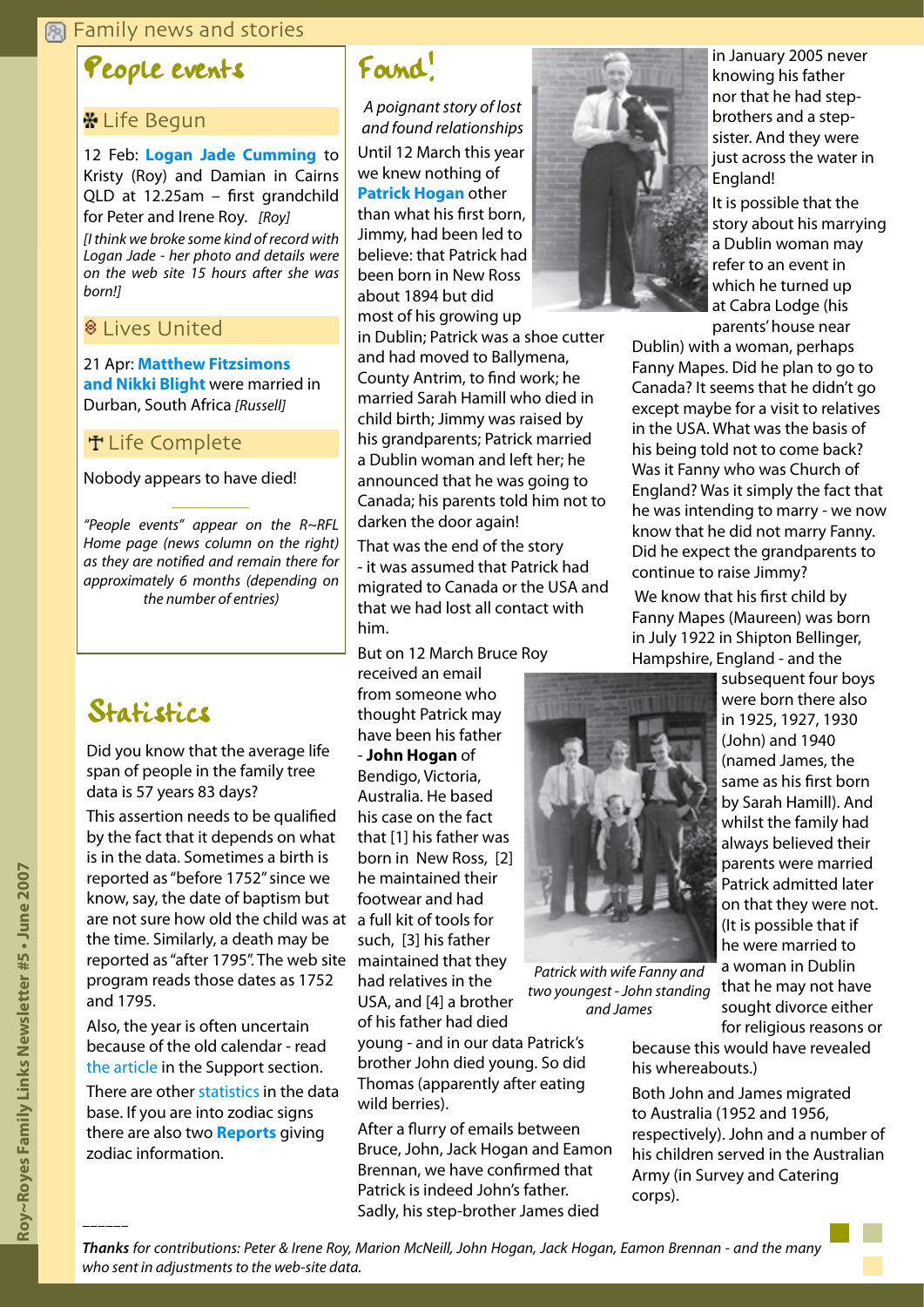## <span id="page-2-0"></span>Birthday celebrations

Up in FNQ (Far North Queensland for the uninitiated) the Roys have been celebrating Trevor's 21st birthday on 5 May and Louise's 50th on 21 May - which brought the family together from Melbourne, Hughenden, Cairns and Mareeba. In the photo, the five siblings, children of Tom and Phyl Roy (both deceased), are almost in chronological order if you start with Tom, seated, and go anti-clockwise to Anne, Peney, skip to Peter and then back to Louise.



## Room with a view

When Nikki Bright and Matthew Fitzsimons were married in Durban on 21 Apr, guests stayed at a motel with this view - very South African! You can see a photo of the wedding party by going to their family file - use the link in People Events on page 2.



## Wanted!

A Roy Raymond Royes died on 30 July 1929 in Queensland. His parents are given as George Hougham Royes and Annie Maria Weiershauser. He *has* to be a family member! Neither Roy nor Annie are in our data and we have three George Hougham Royes (grandfather, father, son) all married and with families and none with a son Roy. Did one of them marry twice?



Links to the three George Hougham Royes can be found next to this item in **[the Most Wanted item](http://royroyes.net/genealogy/showmedia.php?mediaID=674).** *Two poems from family members...*

## Guyana Seawall

Looking out over the seawall, I absorb the huge expanse, the frontierland amd absolve my white ancestors. I forgive all hurts and grievances and lay to rest the relicts of my injury.

My grandfather, fiery, robust, Sephardic, galloping across his estate, impregnating mulatto women from Phillipsburg to Marigot as well as his own wife (thirteeen – the lucky number!) My grandmother, at eight years, in bonnet, prim, high-topped, laced boots and stockings, clinging to the rails of the schooner from Demerara to Port of Spain in 1903. Tight-lipped,

she remembered the riots, the fire, the death of her parents; and her sister, last seen, running across the roof, nightdress ablaze.

What lives they led, wandering up and down the islands. What legacies they left, nomadic,

hot tempered, passionate in the belief of their indistinguishable tribe.

### [Heather Royes](http://royroyes.net/genealogy/getperson.php?personID=I7408&tree=rr_tree)

in *Days and Nights of the Blue Iguana* 2005: Leeds, UK, Peeple Tree Press

## Change

There's a little house by an orchard side Where the Spring wears pink and white; There's a garden with pansies and London Pride, And a bush of Brides Delight. Through the sweet-briar hedge is the garden seen As trim as a garden can be, And the grass of the orchard is much more green Than most of the grass you see. There used to be always a Mother's smile

And a Father's face at the door, When you clambered over the orchard stile, So glad to be home once more. But now, I never go by that way, For when I was there of late...... A stranger was cutting the orchard hay, And a stranger leaned on the gate.

### [Marion McNeill](http://royroyes.net/genealogy/getperson.php?personID=I5221&tree=rr_tree)

*Written after visiting the town land and the now derelict house where my grandmother was reared at a place called "the Caddy" near Randalstown, Co. Antrim. My grandmother was Lizzie Weir, married Hugh Wiley*